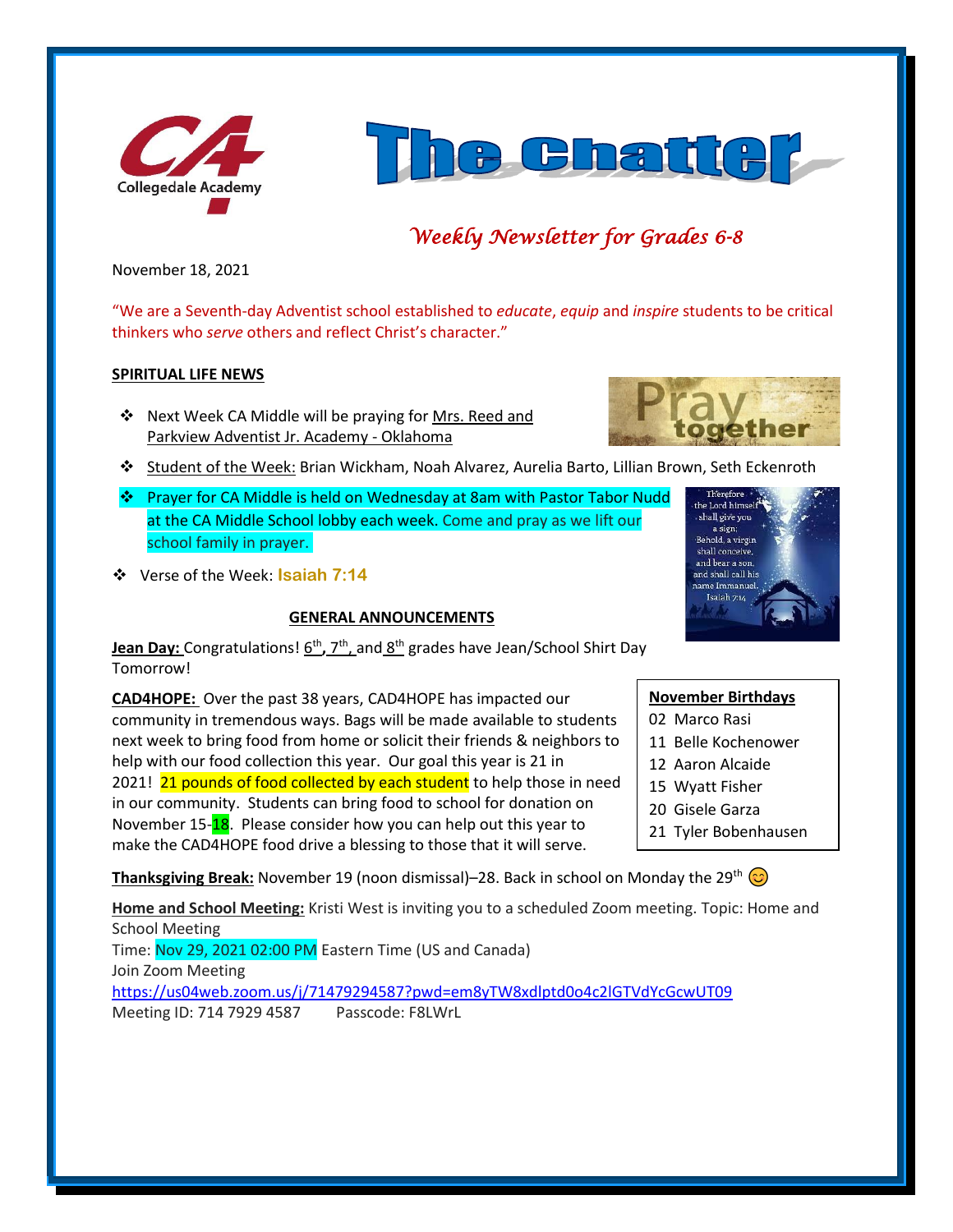**We now offer Lands' End as another option for school uniforms. The custom shopping experience for Collegedale Academy is live and may be viewed [here.](http://www.landsend.com/pp/SchoolSearch.html?action=landing&selectedSchoolNum=900196254) See attached flyer for size guide.**

### **PRINCIPAL'S LUNCH**

Wednesday, December 1– Names who begin with: Es-Ga Esmairelin Rosario, Ethan McColl, Ethan Lemon, Evan Trelfa, Evan Shaffer, Evelisse Stewart, Gabriel Ponnachen, Gabby Rayburn



*Cheese Pizza will be provided along with other snacks. Please let us know two days ahead if your child has any allergies!*

### **HOT LUNCHES – Schedule B**

Please remember that your child's lunch/drink accounts should be paid prior to them ordering a lunch. Please give cash/check to Mrs. Reed at the front desk. Checks should be made out to 'Collegedale Academy' (spelled out please). You may pay in an individual bases or pay a set amount ahead of time. Remaining balance on your account at the end of the year will be refunded to you**. If your child will be late getting to school and needs a lunch, please call the front office to order one before 8:15am. Thank you!** 

Meal Schedule Week A: Monday – Hotdog & Fruit Tuesday – Bean Burritos & Fruit Wednesday – Pizza Thursday – Spaghetti w/Broccoli Friday – Hoagie w/cheese & Fruit



Meal Schedule Week B: Monday – Mac n Cheese / Nuggets Tuesday – Bean Burritos & Fruit Wednesday – Pizza Thursday – Fettuccine w/Broccoli Friday – Griller w/cheese & Fruit

**LANDS'END SCHOOL** 

**SHOP SCHOOL** 

Drink options: water bottle, 2% Milk, Orange Juice, Lemonade – every day, plus Chocolate Milk – Friday. Kim Lighthall is our Lunch Coordinator. You may email her at [klighthall@collegedaleacademy.com](mailto:klighthall@collegedaleacademy.com) for any lunch account information.

**Keep in mind that there is NO HOT LUNCH available when we have a 2-hour delay. Please have your child bring their own lunch. Thank you!**

#### **ATHLETICS**

**Sports** – Coach Jeff Morris – [jmorris@collegedaleacademy.com](mailto:jmorris@collegedaleacademy.com)

[Basketball Girls' Team](https://www.collegedaleacademy.com/wp-content/uploads/2021/11/Basketball-Teams-Girls-1.pdf)

[Basketball Boys' Team](https://www.collegedaleacademy.com/wp-content/uploads/2021/11/Basketball-Teams-Boys.pdf) [Basketball Game Schedule](https://www.collegedaleacademy.com/wp-content/uploads/2021/11/Basketball-Schedule.pdf)

Basketball Girls' Team

**MUSIC**

**Caroliers and Handbells –** Holly Greer – [hgreer@collegedaleacademy.com](mailto:hgreer@collegedaleacademy.com) December 6: Christmas Concert – Caroliers, Ringers, and Strings 7pm in Collegedale Church. Call time is 5:45pm for Caroliers and Ringers. Call time 6:15 for Orchestra

**Orchestra –** Tami King – [tking@collegedaleacademy.com](mailto:tking@collegedaleacademy.com)